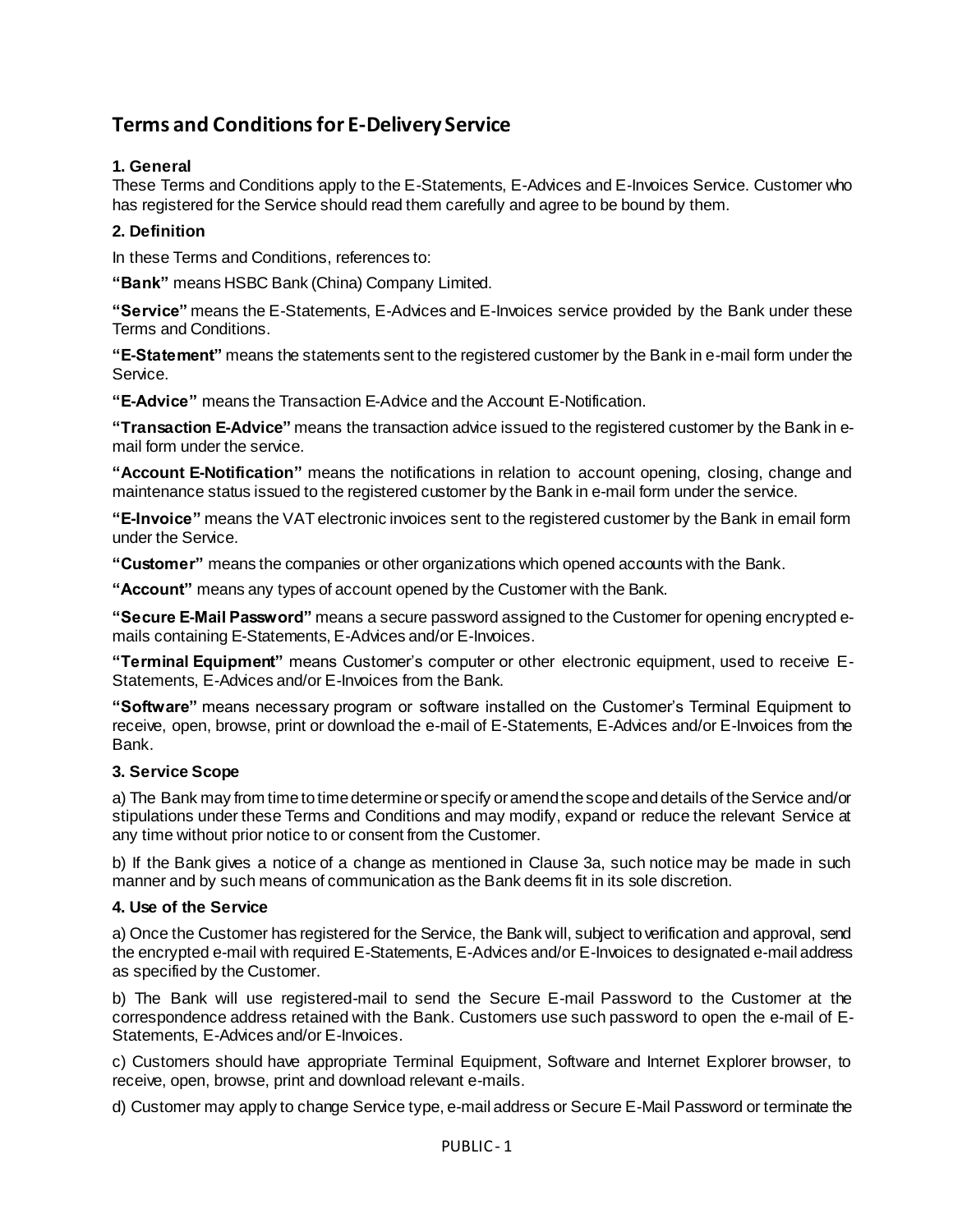Service provided that such instructions must be made in a manner acceptable to the Bank.

e) Customer warrants that all the information provided to the Bank, in connection with, or for the purpose of the Service, is accurate and complete. The Customer will undertake to notify the Bank promptly in writing of any changes.

f) All e-mails, shown successfully sent according to the Bank's record shall be deemed to reach the Customer. The Customer should file E-Statements, E-Advices and E-Invoices carefully and they will not be resent by the Bank. If, in the Bank's opinion, the e-mail sent to the registered e-mail address has failed to reach the Customer, the Bank may in its sole discretion cease to send the E-Statements, E-Advices and/or E-Invoices and/or all other E-Statements, E-Advices and/or E-Invoices in the future. The Bank may dispose of the said E-Statements, E-Advices and/or E-Invoices as it shall decide including, without limitation, to delete or remove the same from its system and record.

g) Any registered email user to receive the E-Statements will be deemed having the right to perform the account reconciliation through such registered email on behalf of the Customer.

h) Customer undertakes to indemnify the Bank against all actions, claims, demands, liabilities, loss, damages, costs and expenses of whatever nature that may result or which the Bank may sustain, suffer or incur as a result of its provision of the Service.

## **5. Security**

a) Customer confirms that it independently and fully understands, acknowledges and accepts all possible risks involved in using the Service including, without limitation, the risk of E-Statements, E-Advices and/or E-Invoices being intercepted, monitored, delayed, amended, destroyed or the risk of being sent or disclosed to other parties without the Customer's authorization, and so forth.

b) Customer should be responsible for the proper use, safe custody and security of its Secure E-Mail Password, E-Statements, E-Advices and/or E-Invoices, and registered email and Terminal Equipment, and shall take all reasonable precautions to prevent any unauthorized access to, or malicious use of, these E-Statements, E-Advices and/or E-Invoices, Secure E-Mail Password or any other confidential information about the customer.

c) The e-mail of E-Statements, E-Advices and/or E-Invoices sent by the Bank is one-way only and Customer should not directly reply any e-mail purported to have been sent by the Bank.

d) Customer should never respond to any request purportedly from the Bank via the Service or any other email to provide any account number or security details as the Bank will never make such a request under any situation.

e) Customer should never click or attempt to connect any hyperlink as instructed or displayed in an e-mail purported to have been sent by the Bank and should not input/provide any details of the Customer including, without limitation, account numbers or security details etc. The Bank will never make such a request under any situation.

f) The e-mail address used by the Bank for the purpose of sending emails in respect of the Service has been listed and displayed in the relevant application forms. Customer should check, verify and authenticate any email received by it including, without limitation, the sender address or website, to verify whether all such emails have been sent by the Bank. The Bank may from time to time change such e-mail address without prior notice to or consent from the Customer. If the Bank makes such a change, it will notify the Customer in a proper manner.

g) Customer must inform the Bank immediately of all matters which may have an impact on, or otherwise affect, the provision or customer use of the Service including, without limitation, unusual circumstance in respect of any e-mail, or the Customer suspects that someone knows the Secure E-mail Password or has unauthorized access to, or use of, the Customer's Terminal Equipment or registered e-mail that may cause disclosure of the E-Statements, E-Advices and/or E-Invoices Secure E-Mail Password or any other confidential information about the Customer, and so forth.

#### **6. Liability**